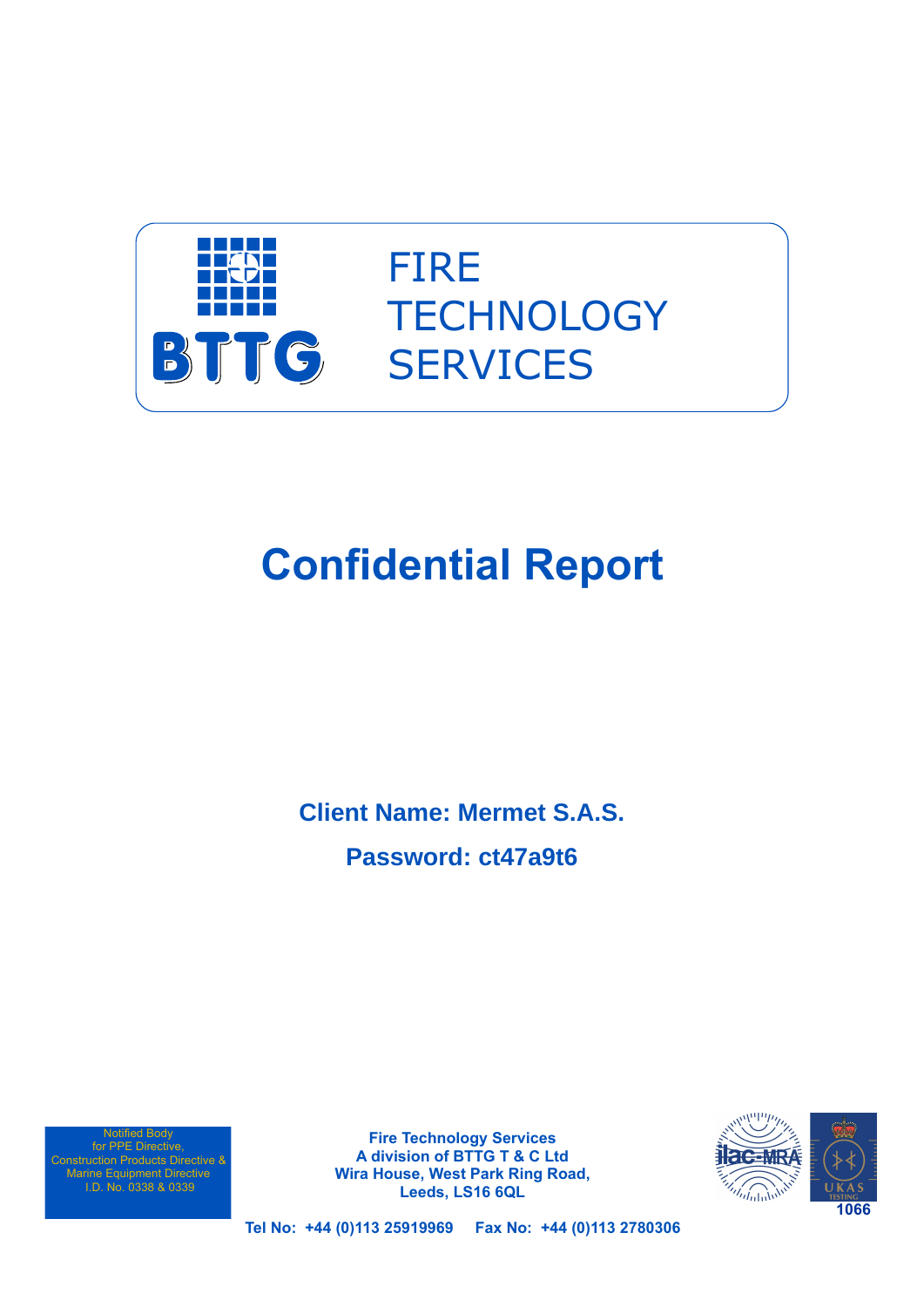

FIRE **TECHNOLOGY SERVICES** 

# **Confidential Report**

## **Our Ref: 27/03564F/06/15**

Notified Body for PPE Directive, Construction Products Regulation & Marine Equipment Directive I.D. No. 0338 & 0339

**British Carpet Technical Centre Wira House, West Park Ring Road, Leeds, LS16 6QL**



**Tel No: +44 (0)113 2591999**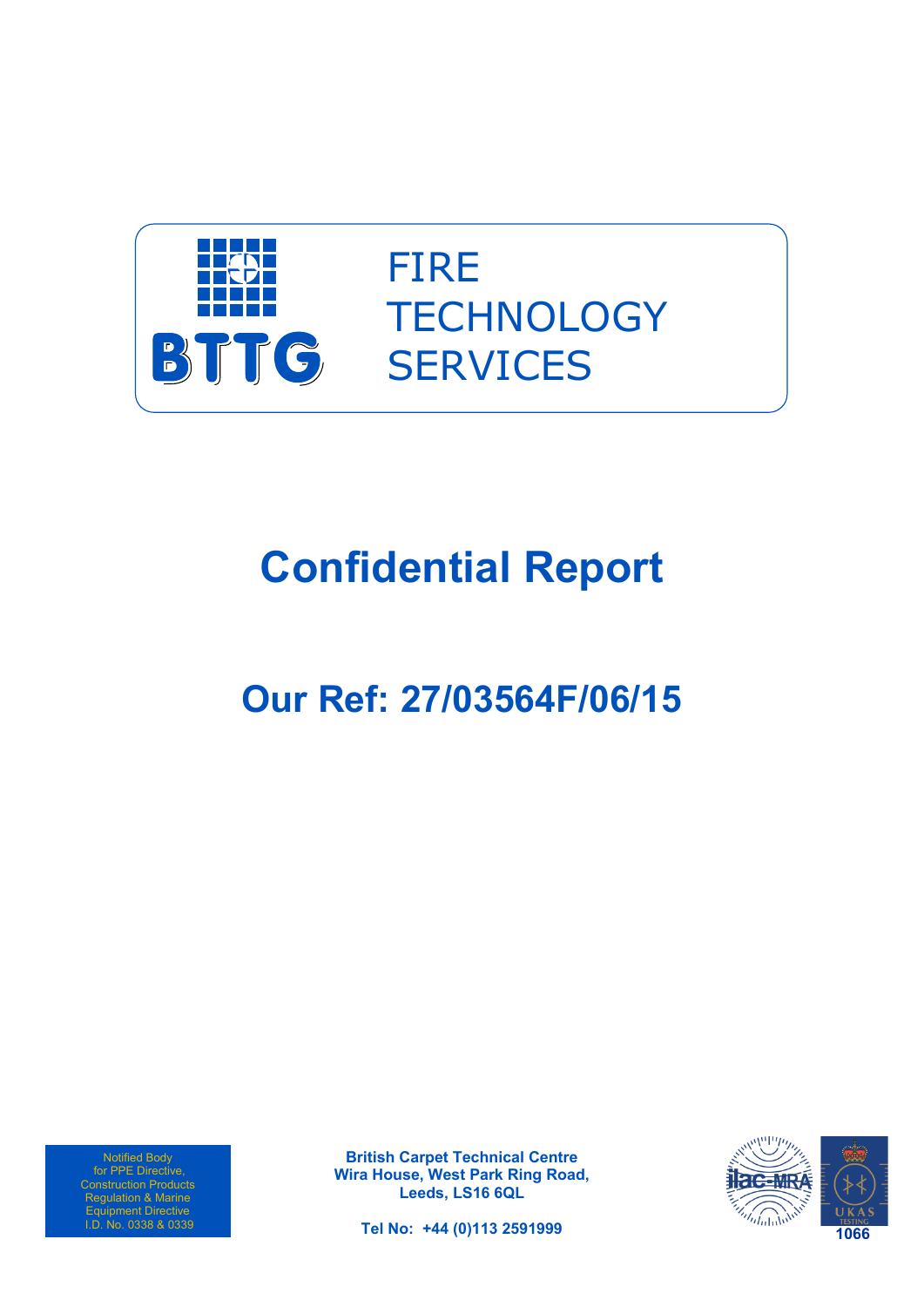

BTTG Testing & Certification Ltd. Wira House West Park Ring Road Leeds, LS16 6QL England

> Tel: +44 (0)113 259 1999 Web:http://www.bttg.co.uk Email:CSLeeds@bttg.co.uk

| 7 July 2015                           |                                                                                                                      |             |
|---------------------------------------|----------------------------------------------------------------------------------------------------------------------|-------------|
| Our Ref: 27/03564F/06/15<br>Your Ref: |                                                                                                                      | Page 1 of 3 |
| Client:                               | Mermet S.A.S.<br>58 Chemin du Mont Maurin<br>38630 Veyrins - Thuellin<br>France                                      |             |
| Job Title:                            | Fire Test on One Sample of Fabric                                                                                    |             |
| <b>Clients Order Ref:</b>             |                                                                                                                      |             |
| Date of Receipt:                      | 9 June 2015                                                                                                          |             |
| Description of Sample:                | One sample of fabric, referenced: S-Screen.                                                                          |             |
| Work Requested:                       | Fire Technology Services were requested to carry out a fire test on<br>the sample supplied to BS 5867 Part 2 Type B. |             |

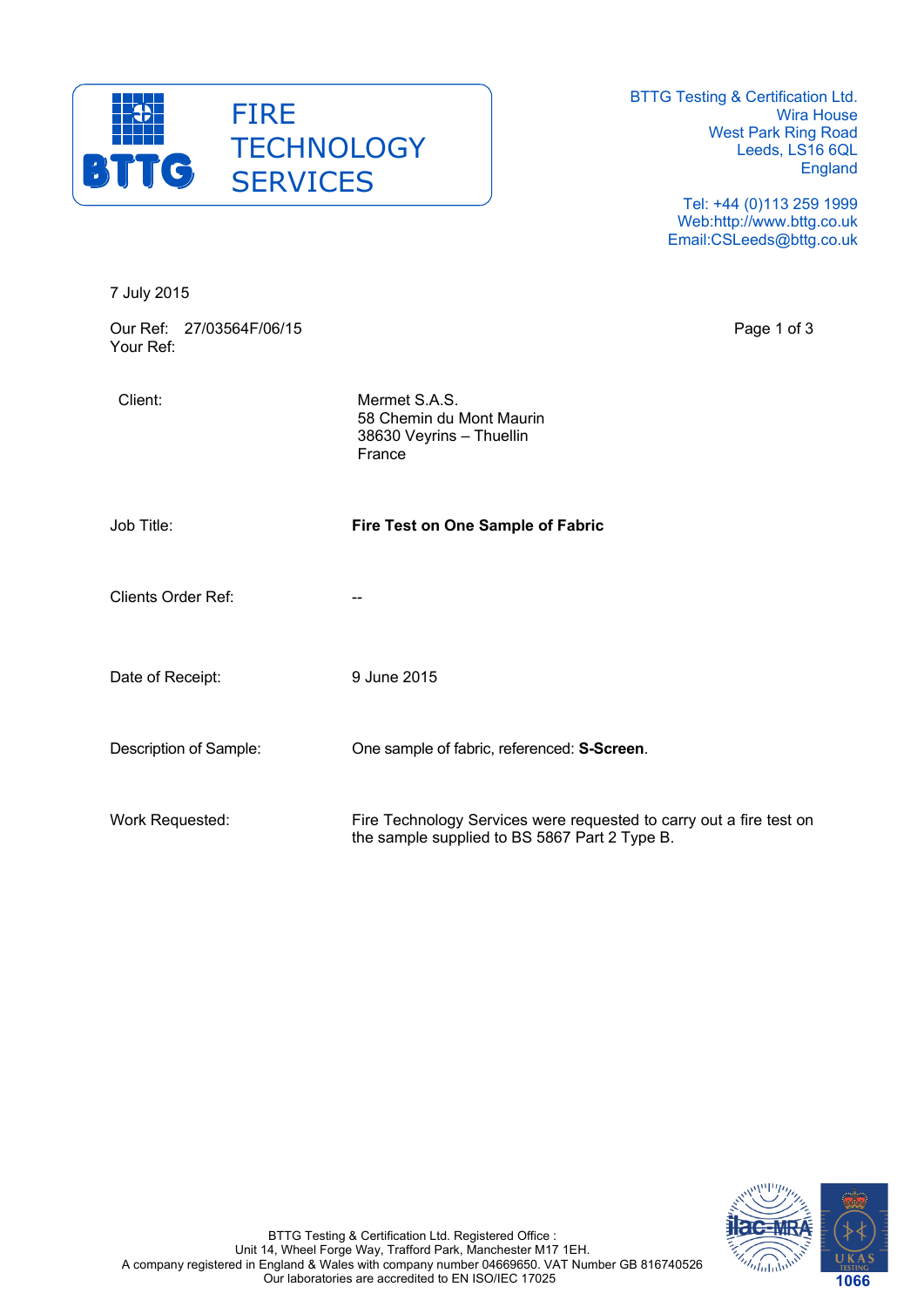

BTTG Testing & Certification Ltd. Wira House West Park Ring Road Leeds, LS16 6QL England

> Tel: +44 (0)113 259 1999 Web:http://www.bttg.co.uk Email:CSLeeds@bttg.co.uk

7 July 2015 Page 2 of 3

Our Ref: 27/03564F/06/15 Your Ref:

### **Mermet S.A.S.**

#### **Fire Tests According to BS 5867-2:Type B:2008 Fabrics for curtains, drapes and window blinds – Flammability requirements, Specification**

#### **Date of Test:** 06/07/15

#### **Procedure**

The specimen were tested in accordance with BS EN ISO 15025:Procedure A:2002, as required by BS 5867:Type B.

Sets of specimens were tested before and after the water soaking procedure described in BS EN 1021- 1:Annexe D:2006.

The specimens were tested using a flame application time of 15 seconds.

#### **Requirements**

BS 5867 states that:-

'No part of any hole nor any part of the lowest boundary of any flame shall reach the upper edge or either vertical edge of the sample. If any part of any hole or any part of any flame, reaches the top edge or either vertical edge, or if there is any separation of any flaming debris droplets in the testing of one specimen, a further six specimens shall be tested. If all six new specimens comply with the above requirements, the fabric shall be deemed to conform to the requirements for type 'B' of this British Standard.'

#### **Results**

The following test results relate only to the ignitability of the combination of materials under the particular conditions of test; they are not intended as a means of assessing the full potential fire hazard of the materials in use.

#### Before Water Soaking

| Number of specimens where the hole reached any edge         |       | - 0   |
|-------------------------------------------------------------|-------|-------|
| Number of specimens where the flame reached any edge        | $-$ 0 |       |
| Number of specimens where there was flaming debris droplets |       | $-$ 0 |
|                                                             |       |       |

#### After Water Soaking

| Number of specimens where the hole reached any edge         | $-$ 0 |  |
|-------------------------------------------------------------|-------|--|
| Number of specimens where the flame reached any edge        | $-$ 0 |  |
| Number of specimens where there was flaming debris droplets | $-$ 0 |  |